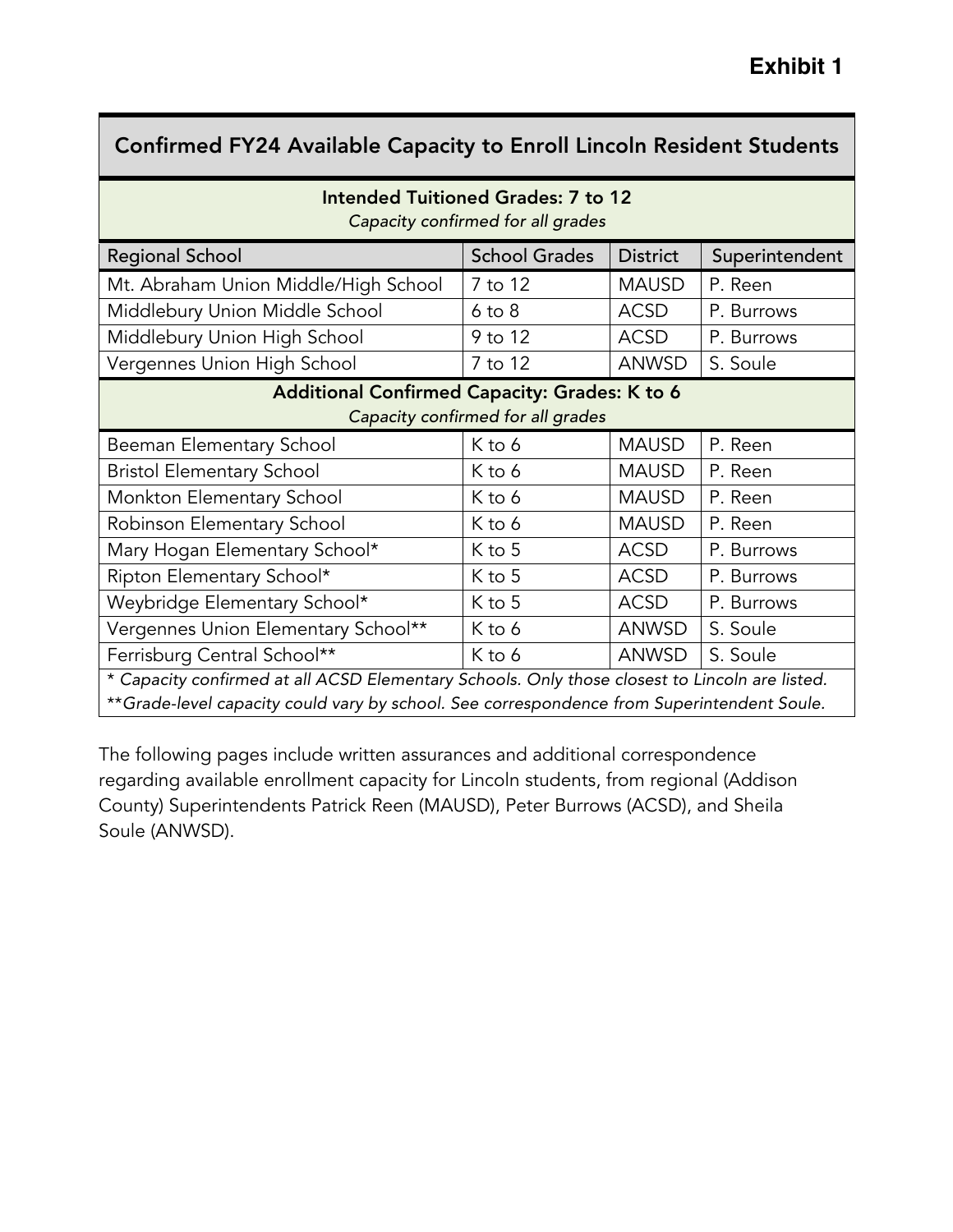

Mount Abraham Unified School District 72 Munsill Avenue, Building 6, Suite 601, Bristol, VT 05443 Phone: (802) 453-3657 \* www.mausd.org \* Fax: (802) 453-2029

Shaping Our Future Together

To Whom It May Concern:

With regards to the withdrawal process of the Town of Lincoln from the Mount Abraham Unified School District (MAUSD), be advised that MAUSD has sufficient capacity to accept any and all current and projected grades K-12 students who reside in Lincoln. In fact, our middle/high school, Mt. Abraham, has capacity to accept all grades 7-12 students from Lincoln multiple times over. Additionally, each of our other 4 elementary schools has capacity to accept all grades K-6 students from Lincoln. One of them, Bristol Elementary, located 6 miles from Lincoln Community School, could do so multiple times over.

Respectfully Submitted,

Patrick J. Reen Superintendent of Schools Mount Abraham Unified School District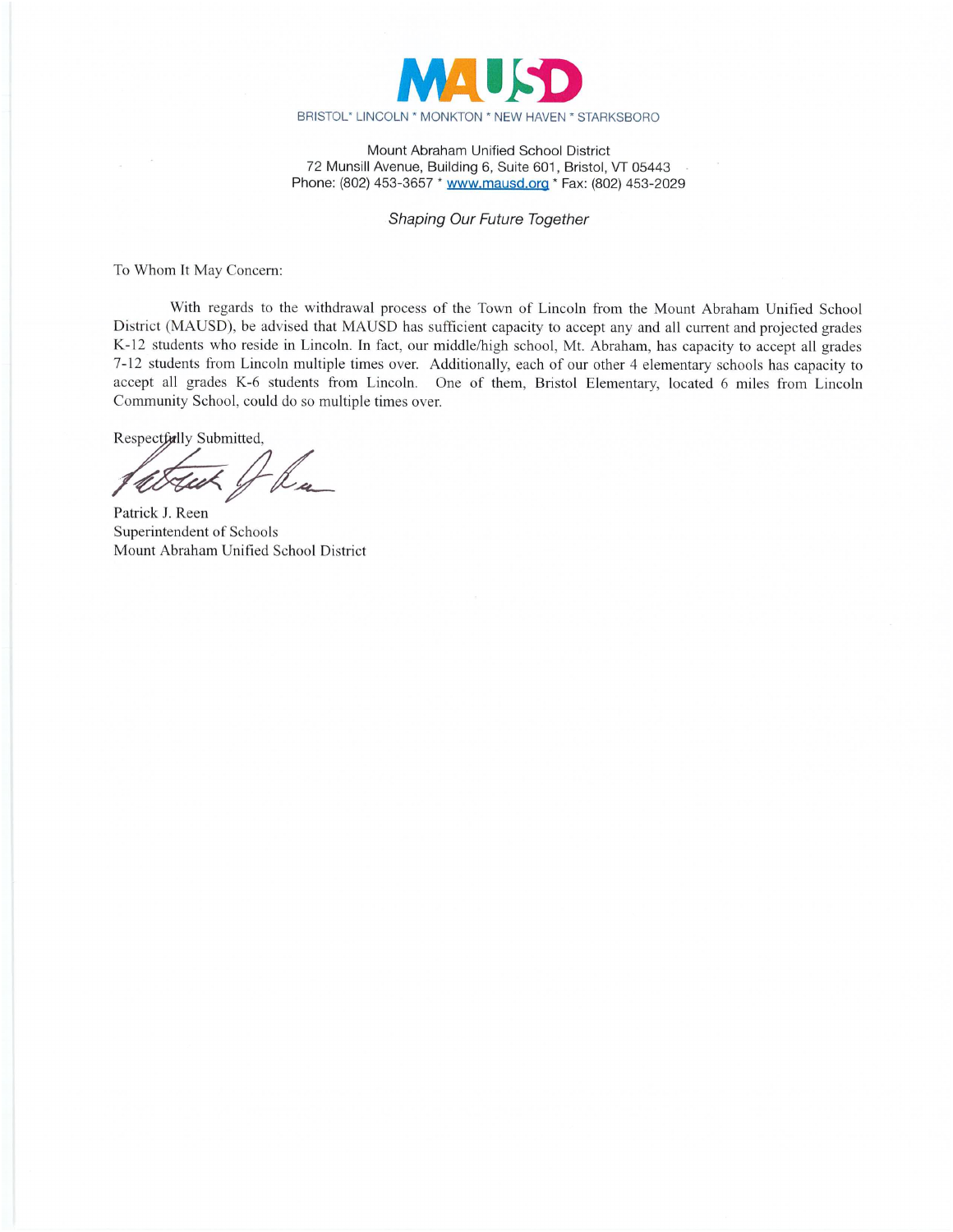

49 Charles Avenue Middlebury, VT 05753 P. 802-382-1274 F. 802-388-0024

May 11, 2022

Jeanne Albert Save Community Schools Lincoln, Vermont 05443

Dear Jeanne,

I am writing to inform you that Addison Central School District has the capacity to

accommodate Grades K-12 students from the town of Lincoln, Vermont.

lf you have question or need further assistance, please contact my office

Sincerely,

Peter Burrows, D.Ed. Superintendent of Schools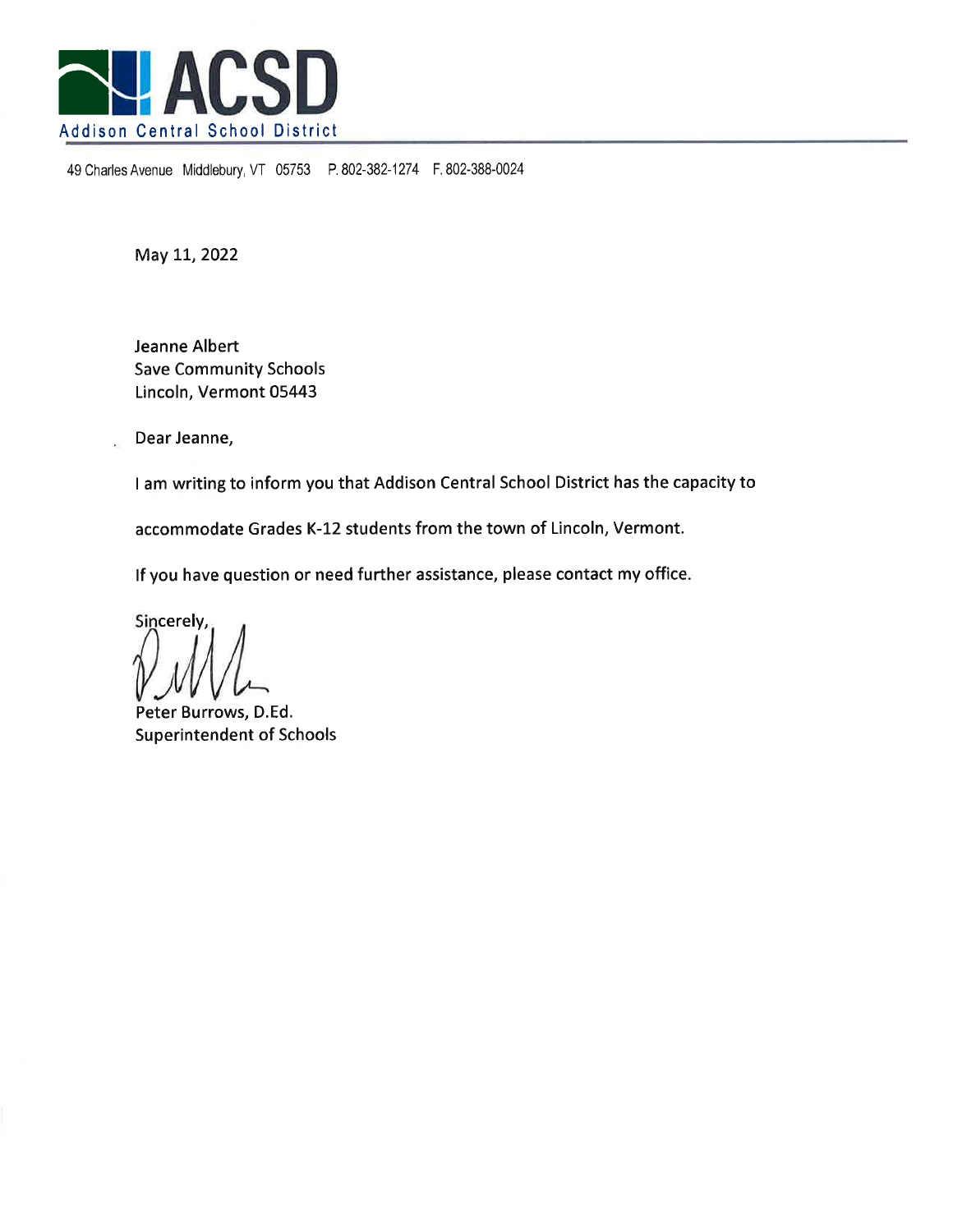## Email correspondence with ANWSD Superintendent Sheila Soule, regarding enrollment capacity for Lincoln students

• April 8, 2022, Initial confirmation: grades 7 to 12 (Intended tuitioned grades) • April 15, 2022: Follow-up: grades K to 6

## **•••••••••••••••••••••••••••••••••••••••••••••••**

Re: Enrollment capacity for tuitioning Lincoln students

Sheila Soule <ssoule@anwsd.org> Fri 4/15/2022 2:56 PM To: Albert, Jeanne R.

Hello,

This one is a little trickier to answer. It would depend on how many, and which school they would want to enroll in. For example, this year, I would not be able to take any additional students in Kindergarten or Grade 1 at Ferrisburgh. But it may be possible at VUES. I would say I am moderately confident as long as there was flexibility in which school the student wanted to attend.

Sheila

On Fri, Apr 15, 2022 at 1:29 PM Albert, Jeanne R. <ialbert@middlebury.edu> wrote:

Hello Sheila,

In advance of our meeting next week with the State Board of Education, we have sent Chair Olsen some preliminary information, including your assessment of estimated FY24 enrollment capacity. Thank you again for providing this information.

Although we do not intend to tuition grades other than 7 to 12, Chair Olsen has indicated that it would be useful for the Board to have an assessment of potential enrollment capacity in grades K to 6, as well.

Projecting forward the current enrollment in grades K through 4 at the Lincoln Community School, I made the following estimates for FY24 enrollment in grades 2 to 6. (For Kindergarten and  $1<sup>st</sup>$  grade, I used NESDEC projections.) The estimated K-- 6 total is 63 students.

- K: 9
- 1: 9
- 2: 7
- $3 \cdot 7$
- $4 \cdot 10$
- 5: 12
- 6: 9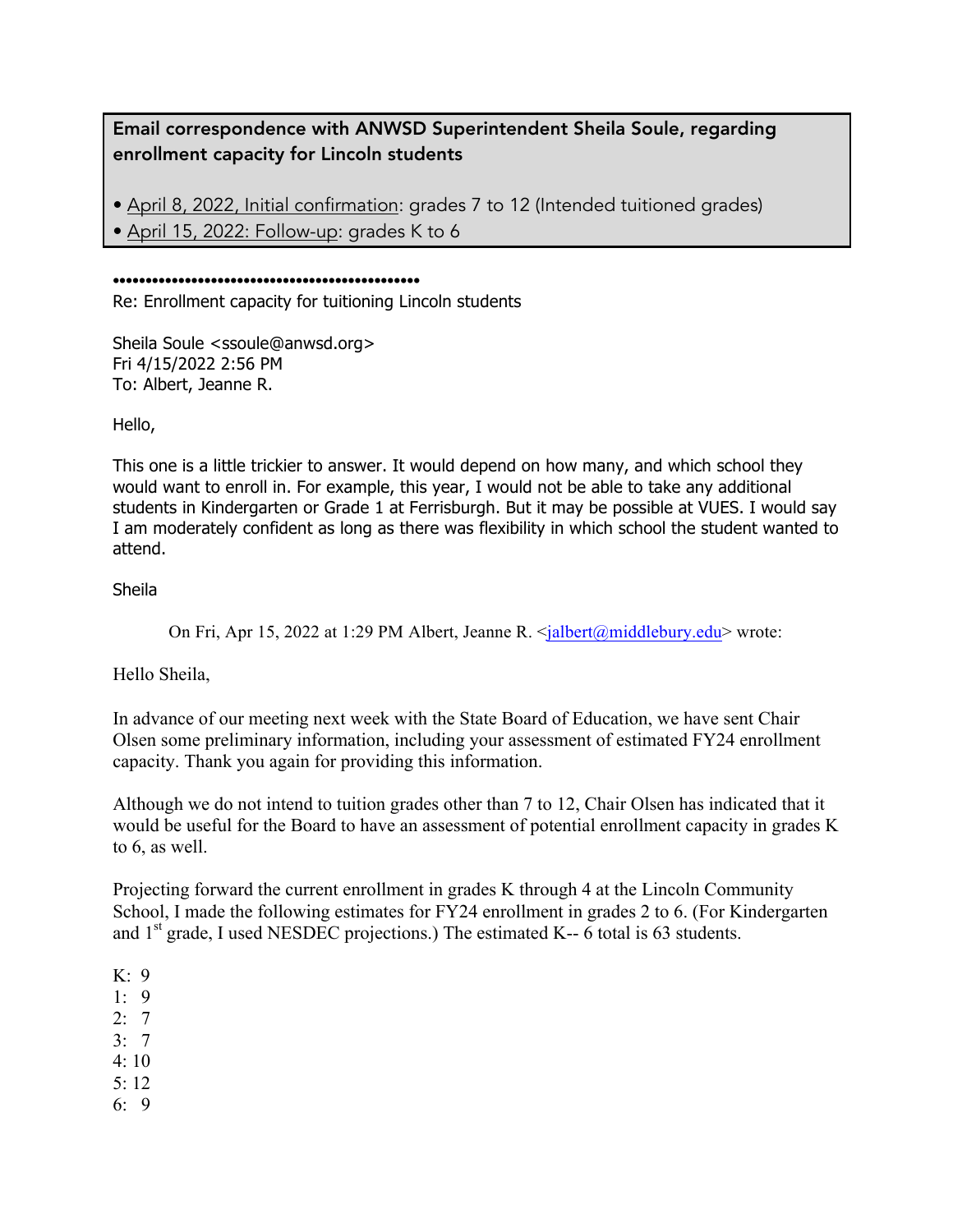Thank you again for your assistance, and I hope you have a lovely weekend!

Be well, Jeanne

From: Sheila Soule <ssoule@anwsd.org> Sent: Friday, April 8, 2022 6:37 AM To: Albert, Jeanne R. <ialbert@middlebury.edu> Subject: Re: Enrollment capacity for tuitioning Lincoln students

Hello Jeanne,

I would not anticipate any issue with capacity for the number of students you have listed here.

Sheila Soule

On Thu, Apr 7, 2022 at 6:19 PM Albert, Jeanne R.  $\leq$ albert@middlebury.edu> wrote:

Dear Superintendent Soule,

My name is Jeanne Albert and I am a member of Save Community Schools (SCS), from Lincoln, VT. This group includes former and current educators, educational consultants, parents, grandparents, long-time Lincoln residents and others who have recently moved to Lincoln. For the past year, SCS has been working to ensure a thriving future for our town, which includes the continued education of our K-6 students at the Lincoln Community School.

As you may know, in August 2021 the Town of Lincoln voted overwhelmingly to withdraw from the Mount Abraham Unified School District, and at Town Meeting this year, the other four MAUSD towns ratified this vote-- also overwhelmingly. The next step in the withdrawal process (as governed by statute) is a meeting before the State Board of Education later this month.

As part of our preparation for this meeting, Save Community Schools is gathering information that the Board has requested, so that it may provide conditional approval for our withdrawal. Such requested information includes data regarding enrollment capacity for Lincoln students in area schools.

I'm reaching out to ask if you are able to provide an assessment of projected FY24 enrollment capacity, for Lincoln students, at Vergennes Union High School. The projections that I have (based on NESDEC data) indicate that in FY24, Lincoln will have approximately 92 students in grades 7 to 12, as follows:

grade 7: 13 grade 8: 20 grade 9: 15 grade 10: 17 grade 11: 12 grade 12: 15